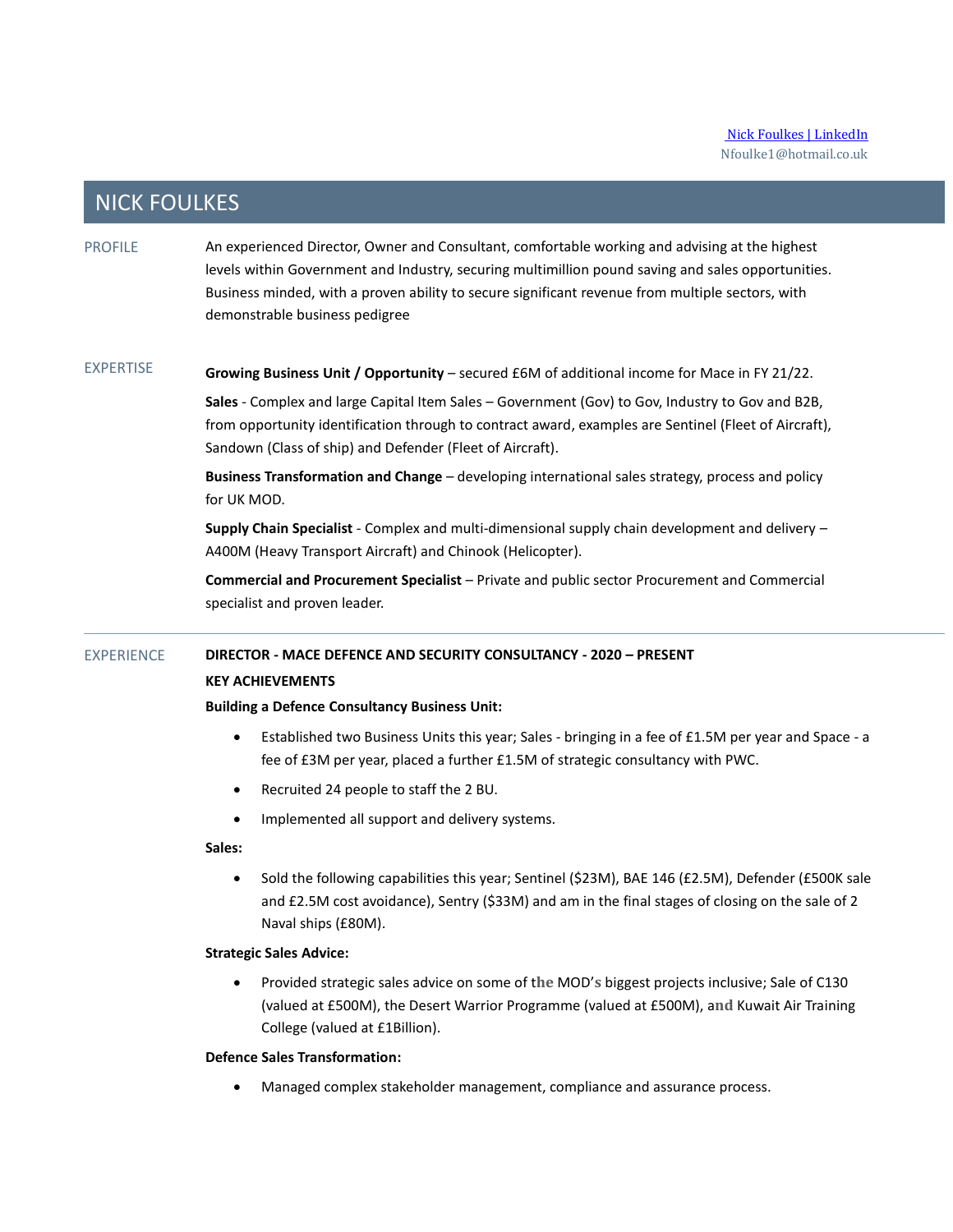- Advising at 2- and 3-star level on how Defence and wider Government (in particular the Department for International Trade (DIT)) should implement a Gov-to-Gov sales process.
- Recommended a gated process bringing multiple agencies together to deliver a government sales process to meet the current Prime Ministerial led policy.

**BUSINESS DEVELOPMENT AND BID SENIOR MANAGER – BABCOCK AVIATION - 2019**

#### **KEY ACHIEVEMENTS**

#### **Business Development/ Bid development and delivery:**

- Identified and secured opportunities for Babcock as follows:
	- o Aircraft Cooler contract £5M capital procurement
	- o Airfield Refuelers £100M capital equipment and 10-year support programme
	- o RAF VIP Aircraft replacement project (Royal Flight) £500M lease.

#### **MILITARY SERVICE IN THE ROYAL AIR FORCE - 2003-2019**

#### **KEY ACHIEVEMENTS**

#### **A400M Support Chain Specialist:**

- Secured a cost reduction of £25 million off the first 2 years of support (12.5%), by developing a deep understanding of the cost model and industry proposal to effectively challenge it.
- Negotiated the spares buy from £600m to c.£350m whilst maintaining aircraft availability.
- Co-led the project from the MOD side to deliver the A400M hangar (£25M).

#### **Chinook (CH47) Operations Manager:**

• Negotiated with Boeing to uplift consumables class spares availability to 95% from 55%, by using data to rebalance the stock holding whilst maintaining availability.

#### **Senior Leader and Business Lecturer in Defence, Defence Academy of the United Kingdom (DA):**

• Revamped the portfolio of business courses resulting in uplifted attendance by over 100% to reach capacity at 1,100, re-engaged the primary customers, and reduced costs by 42% via competition.

#### **Special Advisor to Command Joint Force Support:**

• Advised the 2\* Commander on all issues relating to the sustainment and support of the 10,000 strong UK/USA contingent based at Camp Bastion in Afghan, inclusive of; supply of all military material, the major trauma Hospital, the Joint Intelligence organisation and the Operational Airfield to mention a few areas of a huge remit.

#### **OWNER – DIRECTOR FOULKES PROPERTIES AND INVESTMENTS -** 2003-present

#### **KEY ACHIEVEMENTS**

- Develop a property portfolio of 30 units, securing funding to sustain and grow the portfolio.
- Managed a diverse set of Sub Contractors to ensure the continued quality of the Units
- Diversified into Holiday Accommodation, Traditional Lets and Student Lets to manage the risk held in a single market sector.
- Grown the company from a loss-making sole trading entity into 2 profit making Ltd companies.